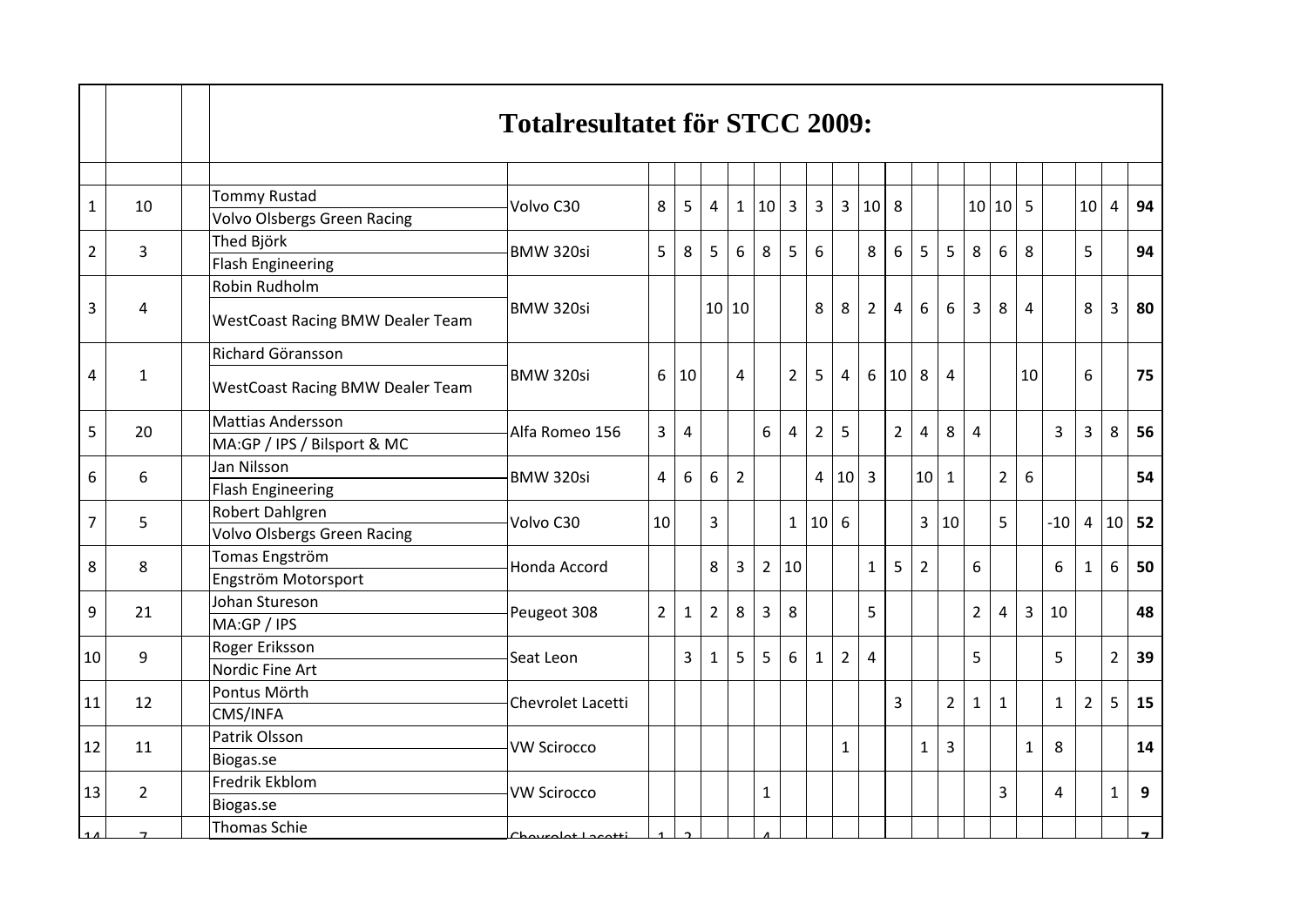|                |             |           | Chevrolet Motorsport Sweden             | <del>snevroiet tatetti</del> |              |          |                |              |                  |                |                |                |                 |                 |                |                 |          |    |                |                |                |                |                |
|----------------|-------------|-----------|-----------------------------------------|------------------------------|--------------|----------|----------------|--------------|------------------|----------------|----------------|----------------|-----------------|-----------------|----------------|-----------------|----------|----|----------------|----------------|----------------|----------------|----------------|
|                |             |           |                                         |                              |              |          |                |              |                  |                |                |                |                 |                 |                |                 |          |    |                |                |                |                |                |
| 15             | 94          | <b>SC</b> | Mikael Olsson                           | <b>BMW</b>                   |              |          |                |              |                  |                |                |                |                 |                 |                |                 |          |    |                | $\overline{2}$ |                |                | $\overline{2}$ |
|                |             |           | Micke Olsson Motorsport                 |                              |              |          |                |              |                  |                |                |                |                 |                 |                |                 |          |    |                |                |                |                |                |
| 16             | 88          | SC        | <b>Viktor Hallrup</b>                   | <b>BMW 320i</b>              |              |          |                |              |                  |                |                |                |                 |                 |                |                 |          |    | $\overline{2}$ |                |                |                | $\overline{2}$ |
|                |             |           | Bilport & MC by caWalli                 |                              |              |          |                |              |                  |                |                |                |                 |                 |                |                 |          |    |                |                |                |                |                |
| 17             | 95          | <b>SC</b> | Andreas Simonsen                        | Audi A4                      |              |          |                |              |                  |                |                |                |                 | $\mathbf{1}$    |                |                 |          |    |                |                |                |                | 1              |
|                |             |           | Team caWalli Bilsport & MC              |                              |              |          |                |              |                  |                |                |                |                 |                 |                |                 |          |    |                |                |                |                |                |
|                |             |           | Tabell Teammästerskap STCC 2009         |                              |              |          |                |              |                  |                |                |                |                 |                 |                |                 |          |    |                |                |                |                |                |
|                |             |           |                                         |                              |              |          |                |              |                  |                |                |                |                 |                 |                |                 |          |    |                |                |                |                |                |
| $\mathbf{1}$   | $5 + 10$    |           | Volvo Olsbergs Green Racing             | Volvo C30                    | 18           | 5        | $\overline{7}$ | $\mathbf{1}$ | 10               | $\overline{4}$ | 13             | $9\,$          | 10              | 8               | $\overline{3}$ |                 | 10 10 15 |    | 5              |                | 14             |                | 14 156         |
| $\overline{2}$ | $1 + 4$     |           | <b>WestCoast Racing BMW Dealer Team</b> | BMW 320si                    | 6            |          | 10 10 14       |              |                  | $2^{\circ}$    | 13 12          |                | 8               | 14 14           |                | 10              | 3        | 8  | 14             |                | 14             | 3              | 155            |
| 3              | $3 + 6$     |           | <b>Flash Engineering</b>                | BMW 320si                    | 9            | 14 11    |                | 8            | $\,8\,$          | 5 <sup>1</sup> |                | 10 10 11       |                 | $6\phantom{1}6$ | 15             | 6 <sup>1</sup>  | 8        | 8  | 14             |                | 5              |                | 148            |
|                |             |           |                                         | Alfa Romeo 156               |              |          |                |              |                  |                |                |                |                 |                 |                |                 |          |    |                |                |                |                |                |
| 4              | $20 + 21$   |           | MA:GP / IPS                             | Peugeot 308                  | 5            | 5        | $\overline{2}$ | 8            | $\boldsymbol{9}$ | 12             | $\overline{2}$ | 5              | 5               | $\overline{2}$  | 4              | 8               | 6        | 4  | 3              | 13             | 3              | 8              | 104            |
| 5              | $12(7) + 9$ |           | CMS / INFA                              | Chevrolet Lacetti            | $\mathbf{1}$ | 5        | $\mathbf{1}$   | 5            | 9                | 6              | $\mathbf{1}$   | $\overline{2}$ | 4               | $\overline{3}$  |                | $\overline{2}$  | 6        | 1  |                | 6              | $\overline{2}$ | $\overline{7}$ | 61             |
|                |             |           |                                         | Seat Leon                    |              |          |                |              |                  |                |                |                |                 |                 |                |                 |          |    |                |                |                |                |                |
| 6              | 8           |           | Engström Motorsport                     | Honda Accord                 |              |          | 8              | 3            | $\overline{2}$   | 10             |                |                | $\mathbf{1}$    | 5               | $\overline{2}$ |                 | 6        |    |                | 6              | $\mathbf{1}$   | 6              | 50             |
| 7              | $2 + 11$    |           | Biogas.se                               | <b>VW Scirocco</b>           |              |          |                |              | $\mathbf{1}$     |                |                | $\mathbf{1}$   |                 |                 | $\mathbf{1}$   | $\overline{3}$  |          | 3  | $\mathbf{1}$   | 12             |                | $\mathbf{1}$   | 23             |
|                |             |           | <b>Tabell Semcon Cup STCC 2009</b>      |                              |              |          |                |              |                  |                |                |                |                 |                 |                |                 |          |    |                |                |                |                |                |
|                |             |           |                                         |                              |              |          |                |              |                  |                |                |                |                 |                 |                |                 |          |    |                |                |                |                |                |
|                |             | SC        | <b>Viktor Hallrup</b>                   |                              |              |          |                |              |                  |                |                |                |                 |                 |                |                 |          |    |                |                |                |                |                |
| 1              | 88          |           | Bilport & MC by caWalli                 | <b>BMW 320i</b>              | 8            | 8        | 6              | 10           | 8                | 10             | 8              | 8              | 6               | 6               | 5              | 8               | 10       | 6  | 10             |                | 8              | 8              | 133            |
| $\overline{2}$ | 98          | <b>SC</b> | Johan Kristoffersson                    | Audi A4                      |              | 10 10 10 |                |              |                  |                | 5              | 5              | 10 <sup>1</sup> | 8               | 8              | 6               |          | 3  |                | 8              |                |                | $10 10 $ 111   |
|                |             |           | Kristoffersson Motorsport               |                              |              |          |                | 8            |                  |                |                |                |                 |                 |                |                 |          |    |                |                |                |                |                |
| 3              | 93          | <b>SC</b> | Dick Sahlén                             | <b>BMW 320i</b>              | 4            | 4        | 8              | 4            | 6                | 8              |                | 10 10          | $\overline{3}$  | 4               |                | 10 <sup>1</sup> | 8        | 10 |                | 6              | 6              | 5              | 106            |
|                |             |           | Bilport & MC by caWalli                 |                              |              |          |                |              |                  |                |                |                |                 |                 |                |                 |          |    |                |                |                |                |                |
|                | 96          |           | <b>Viktor Huggare</b>                   |                              |              |          |                |              |                  |                |                |                |                 |                 |                |                 |          |    |                |                |                | 4              |                |
| 4              |             | <b>SC</b> | <b>Huggare Racing AB</b>                | Opel Astra                   | 6            | 6        | 5              | 5            | 5                | 5              | 6              |                | 4               | $\overline{3}$  | 3              | 5 <sup>1</sup>  | 6        | 8  | 6              | 5              |                |                | 82             |
|                |             |           | Mikael Olsson                           |                              |              |          |                |              |                  |                |                | 6              | 5               | 5               |                |                 |          |    |                | 10             |                |                |                |
| 5              | 94          | <b>SC</b> | Micke Olsson Motorsport                 | <b>BMW</b>                   | 5            | 5        | 3              |              |                  |                | 3              |                |                 |                 |                |                 |          |    | 8              |                |                |                | 50             |
|                |             |           | Claes Hoffsten                          |                              |              |          |                |              |                  |                |                |                |                 |                 |                |                 |          |    |                |                |                |                |                |
|                | oΩ          |           |                                         | ممموم فالأ                   |              |          |                |              |                  |                |                |                |                 |                 |                |                 |          |    |                |                |                |                |                |